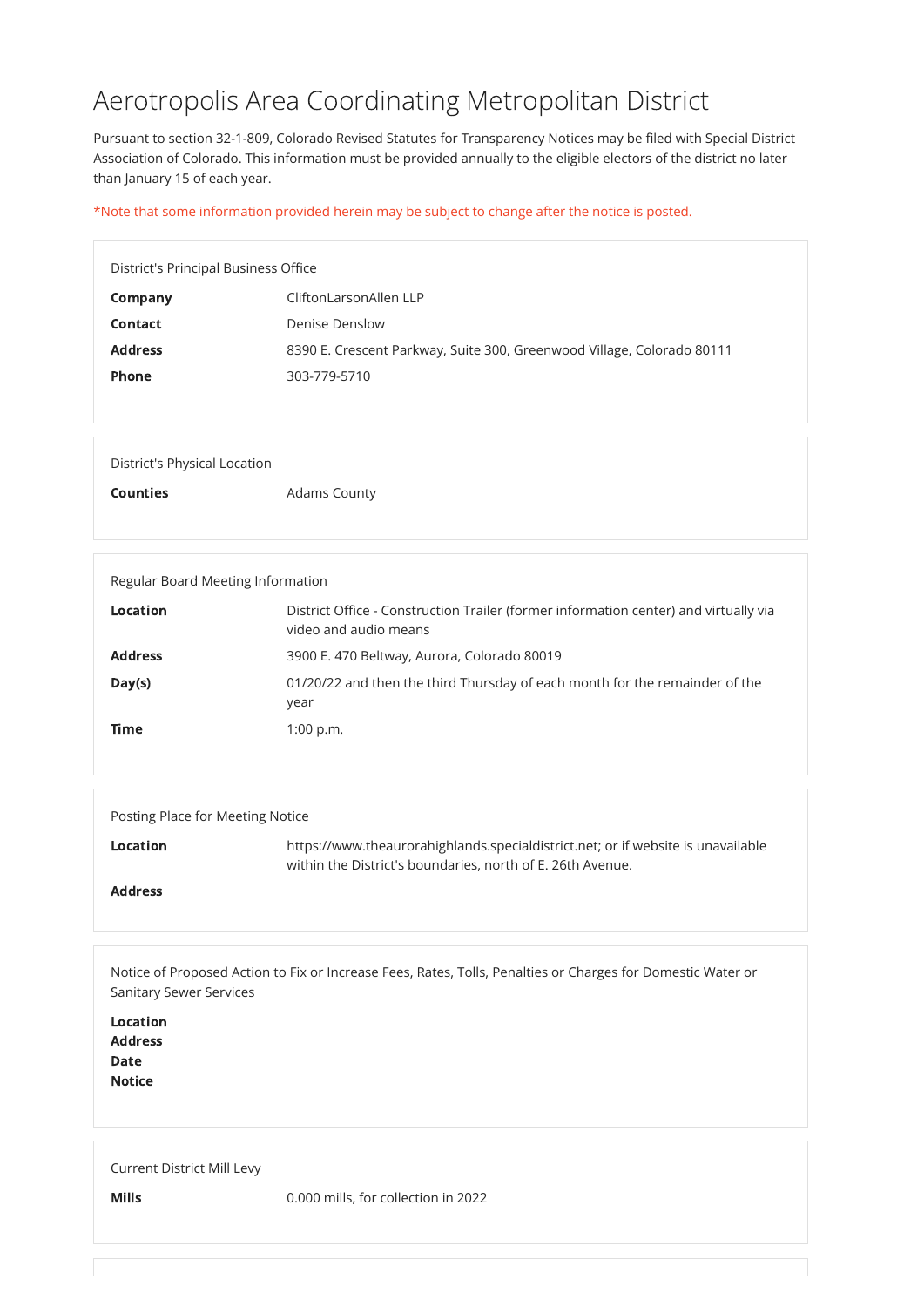Ad Valorem Tax Revenue

Revenue reported may be incomplete or unaudited as of the date this Notice was posted.

Amount(\$) 0

Date of Next Regular Election

**Date** 05/03/2022

Pursuant to 24-72-205 C.R.S

The district's research and retrieval fee is \$33.58 per hour

### District Policy

## Board President **Name** Matthew Hopper

The District's Official Custodian is authorized to impose the maximum amount for all costs incurred after the first hour of staff time spent on the research and retrieval of public records requested under the Colorado Open Records Act. Copies, printouts, and/or photographs of public records in a format other than a standard page will be charged at actual cost. All requests for copies or inspection of public records must be submitted in writing to the Official Custodian. Upon receipt of a written request, the Official Custodian shall notify the requester if the records are readily available for inspection. If the records are in active use, in storage, or are otherwise not readily available at the time of the request, the Official Custodian shall set a date and time within three (3) working days of the request when such records will be available. If extenuating circumstances exist, then the Official Custodian shall notify the requester of this fact in writing within the initial three (3) working day-period and shall make the records available within seven (7) working days thereafter. Inspections of public records shall take place during regular business hours at the office of the Official Custodian and may not preempt or take priority over previously scheduled official District-related business activities. Copies of public records will be delivered by the Official Custodian to the requester via United States mail, other delivery service, or facsimile only upon receipt of payment for all costs associated with records transmission, or upon making arrangements for receiving payment, unless recovery of all or any portion of such costs or fees has been waived by the Official Custodian. The District may not charge any transmission fees for records delivered via electronic mail. Upon receiving payment or making arrangements for payment, the Official Custodian shall send the records to the requester as soon as practicable, but not more than three (3) working days after receipt of such payment.

#### District contact information for open records request: Denise Denslow

Names of District Board Members

| <b>Contact Info</b>   | CliftonLarsonAllen LLP 8390 E. Crescent Parkway, Suite 300 Greenwood Village,<br>CO 80111 |
|-----------------------|-------------------------------------------------------------------------------------------|
| <b>Election</b>       | No, this office will not be on the next regular election ballot                           |
|                       |                                                                                           |
| <b>Board Member 2</b> |                                                                                           |
| <b>Name</b>           | Carla Ferreira                                                                            |
| <b>Contact Info</b>   | CliftonLarsonAllen LLP 8390 E. Crescent Parkway, Suite 300 Greenwood Village,<br>CO 80111 |
| <b>Election</b>       | No, this office will not be on the next regular election ballot                           |
|                       |                                                                                           |
| Doned Mombor 2        |                                                                                           |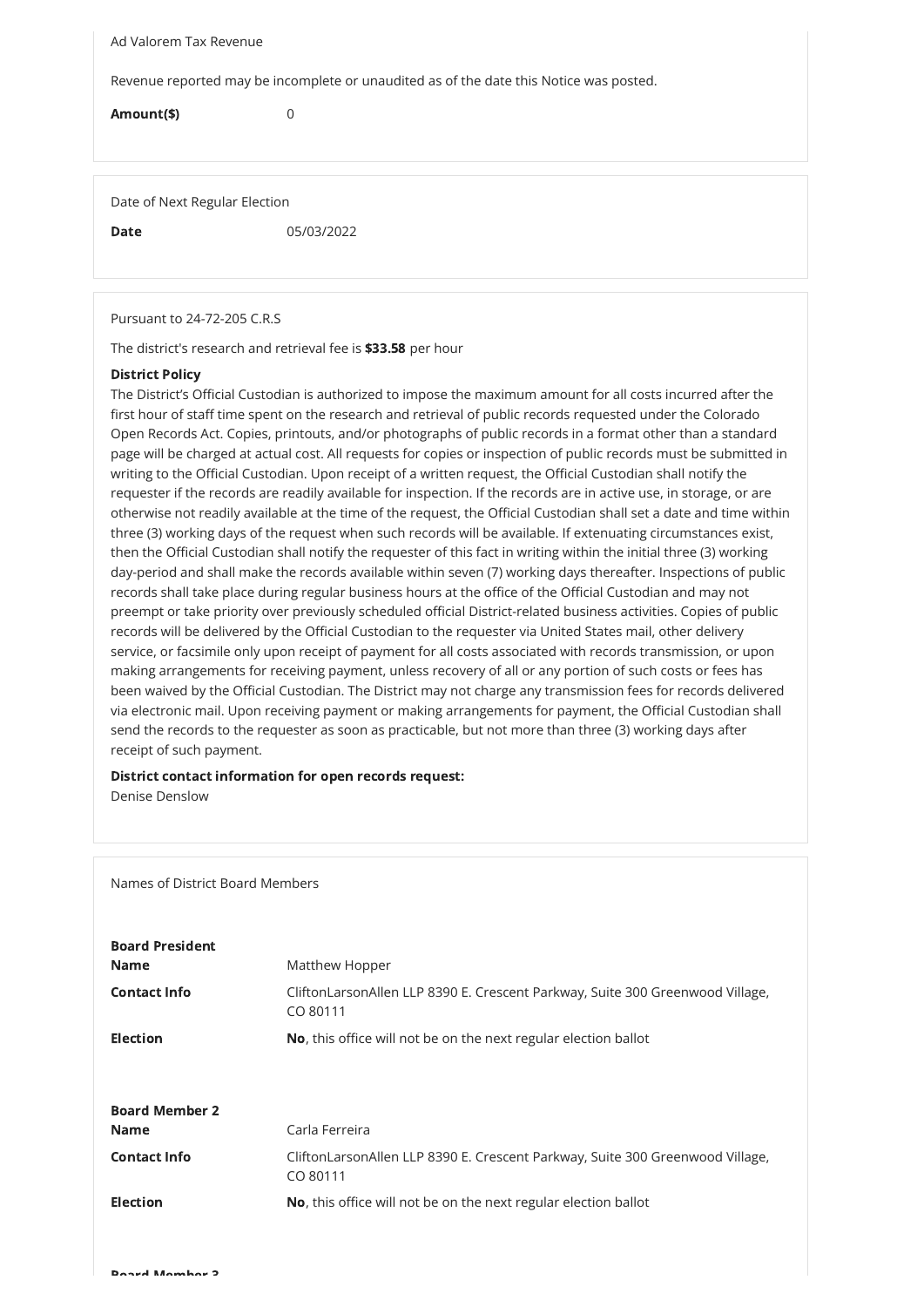| <b>DUATU IVICIIINEI J</b><br><b>Name</b> | Vacant                                                                                    |
|------------------------------------------|-------------------------------------------------------------------------------------------|
| <b>Contact Info</b><br><b>Election</b>   | Yes, this office will be on the next regular election ballot                              |
| <b>Board Member 4</b><br><b>Name</b>     | Michael Sheldon                                                                           |
| <b>Contact Info</b>                      | CliftonLarsonAllen LLP 8390 E. Crescent Parkway, Suite 300 Greenwood Village,<br>CO 80111 |
| <b>Election</b>                          | Yes, this office will be on the next regular election ballot                              |
| <b>Board Member 5</b><br><b>Name</b>     | Cynthia Shearon                                                                           |
| <b>Contact Info</b>                      | CliftonLarsonAllen LLP 8390 E. Crescent Parkway, Suite 300 Greenwood Village,<br>CO 80111 |
| <b>Election</b>                          | Yes, this office will be on the next regular election ballot                              |
| <b>Board Member 6</b><br><b>Name</b>     | Vacant                                                                                    |
| <b>Contact Info</b><br><b>Election</b>   | Yes, this office will be on the next regular election ballot                              |
| <b>Board Member 7</b><br><b>Name</b>     | Vacant                                                                                    |
| <b>Contact Info</b><br><b>Election</b>   | Yes, this office will be on the next regular election ballot                              |

Board Candidate Self-Nomination Forms

Any eligible elector of the special district who desires to be a candidate for the office of special district director must file a self-nomination and acceptance form or letter with the designated election official.

Deadline for Self-Nomination Forms

Self-nomination and acceptance forms or letters must be filed not less than 67 days before the date of the regular election.

District Election Results

The district's election results will be posted on the website of the Colorado Secretary of State (www.sos.state.co.us) and the website indicated below, if any.

Website www.sos.state.co.us

Permanent Mail-In Voter Status